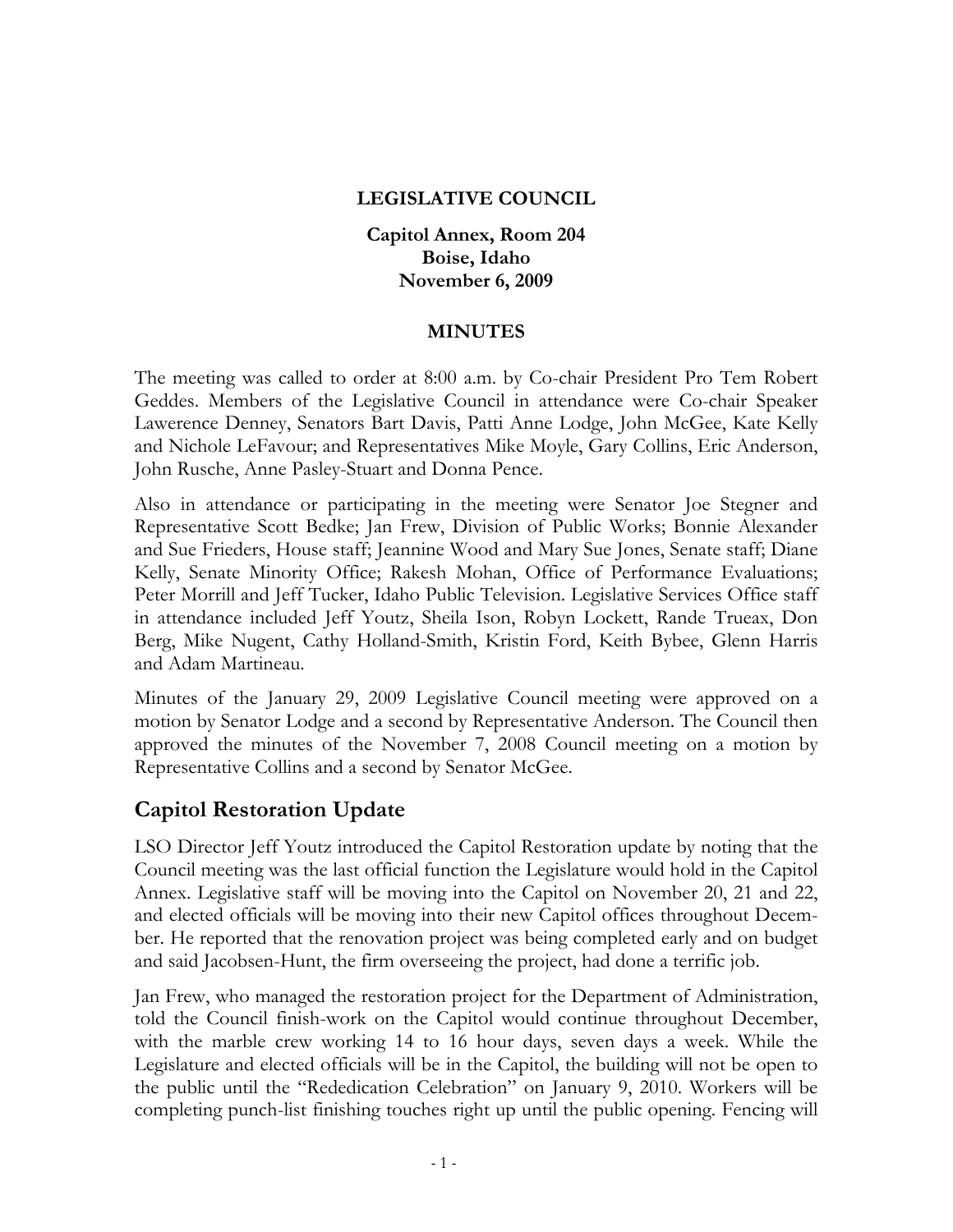remain in place around the Capitol until late December to indicate that work on the building is still being done, and Mrs. Frew recommended that legislators and staff access the building through the tunnel leading from the parking garage. The Capitol entrance on State Street has been designated as a business entrance. A security desk will be in place inside the building and security staff will be checking identity badges at the State Street door.

In response to a question from Pro Tem Geddes, Mrs. Frew said the Secretary of State's Commercial Division will remain in its current location, the former State Library building on the corner of 4<sup>th</sup> and State streets. The Commercial Division will be notifying people with whom it works of its permanent location, the media will be notified and temporary signage will be strategically placed so people can easily find the Commercial Division.

Speaker Denney thanked Mrs. Frew for all her hard work on the renovation project, and Pro Tem Geddes said how appreciative the Legislature was to her and to everyone working to make the project such a success.

Mrs. Frew outlined security in the Capitol, which will require card access to the three main doors and to the new high-speed elevators. Upgraded security cameras as well as additional cameras have been installed. Outlets are available by all doors for magnetometers, should a decision be made in the future that they are necessary for security screening. Stairways will be open during regular business hours, except to the 2<sup>nd</sup> floor. In response to a question from Senator Davis, Mrs. Frew said stairway access on the third floor could be limited during legislative sessions at the Legislature's request. Representative Rusche noted the importance of signage telling people where exits are located. Mr. Youtz told the Council the high-speed elevators were for use by legislators and staff, and the back stairways for emergency use by the public. The grand staircases in the Capitol rotunda and the rotunda elevators are open to the public.

A motion to restrict public access on the third floor during legislative sessions by coding stairwell doors as well as elevators passed unanimously on a motion by Senator Davis and a second by Senator Kelly.

Mrs. Frew said legislators could park in the lots on 8<sup>th</sup> Street or 6<sup>th</sup> Street (Annex) or in the parking garage. Tim Mason, Public Works, told the Council 105 parking spots will be clearly marked for legislator use only and, in response to a question from Pro Tem Geddes, said parking will be "zero sum." A total of 105 spaces will be available regardless of which lot a legislator chooses to park in. He recommended that legislators with a preference for a particular parking area reserve a parking spot in advance for the session.

Capitol Services Coordinator Robyn Lockett said new furniture is being put in the Capitol from the fourth floor down. Legislative staff will be moving into the building November 20, 21 and 22, followed by a full month of moves as other agencies move in. She said the public Rededication Celebration being planned by the Capitol Commission will be at noon on Saturday, January 9, on the south Capitol steps. Prior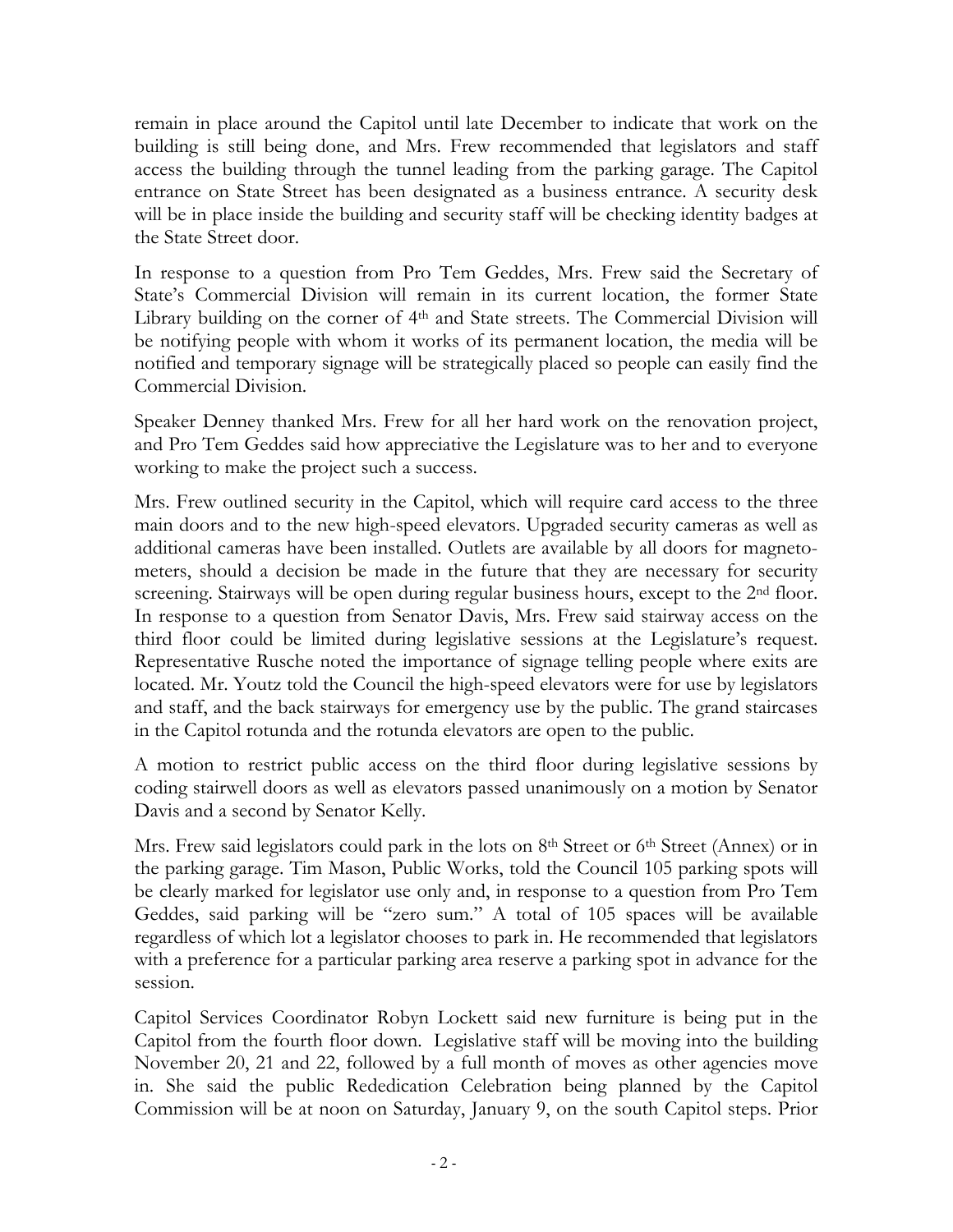to the public opening, a reception for all contractors working on the project and their families will be held on Thursday, January 7. On Friday evening, January 8, legislators, elected officials and spouses will be hosted at an open house at the Capitol.

Mrs. Lockett said the tour program and gift shop will be organized in December and tours would begin as soon as the building can accommodate them. One-hour Capitol tours will be offered twice a day, and most groups scheduling tours are reserving time in February and March when the weather is better for travel. In addition, a self-guided brochure is being printed for distribution at the Visitor Welcome Desk.

Mr. Youtz told the Council that Buy Idaho had requested an exemption to Capitol Commission guidelines that public use of the rotunda be limited to the fourth floor. Buy Idaho wants to use the first through fourth floors for its one-day exhibition as it has in past years. An offer by the Capitol Commission to allow Buy Idaho to use just the fourth floor but for a full week rather then one day has been declined. Pro Tem Geddes asked that the issue be tabled until the Council had a chance to review appropriate statutes regarding Capitol use and authority. Subsequent to that review and further discussion, the Council decided to ask three legislators, Senators Lodge and McGee and Representative Collins, to meet with representatives of Buy Idaho to try to effect a compromise. The Council also asked Mr. Youtz, in conjunction with Senators Kelly and Davis, to draft a letter to the Capitol Commission stating consensus of the Council regarding legislative control of the wings, garden level, first, third and fourth floors. The Pro Tem and Speaker expressed interest in representing the Council on this matter at the next meeting of the Capitol Commission, which is scheduled November 18<sup>th</sup> in the Capitol Annex.

Mrs. Lockett said legislators will be able to hang whatever they want in their personal offices, as long as a work order for installation is submitted to Facility Services. In response to a question from Representative Pasley-Stuart, Mrs. Lockett said such items as white boards can be installed in House work spaces; legislators can work with her or the Sergeant at Arms on such projects.

#### **Technology in the Renovated Capitol**

Manager Glenn Harris, Legislative Services Office IT Division, presented the Council with information about the technology work being done in preparation for the move back to the Capitol. The IT staff has been configuring computer equipment to comply with state standards, moving all Novel GroupWise users to Microsoft Outlook for e-mail and enhancing print driver access for users. Add-on options for Outlook are being installed to create contacts, automatically save e-mail addresses and create automatic response folders. Mr. Harris told the Council, in response to a question from Representative Rusche, that the co-sponsor feature is now operational in GEMS. He said the GEMS bill drafting and tracking system would be discussed in more detail later in the day (see page 8).

Mr. Harris described the automation being built into the House and Senate chambers. The House voting program will include options to select the Third Reading Calendar,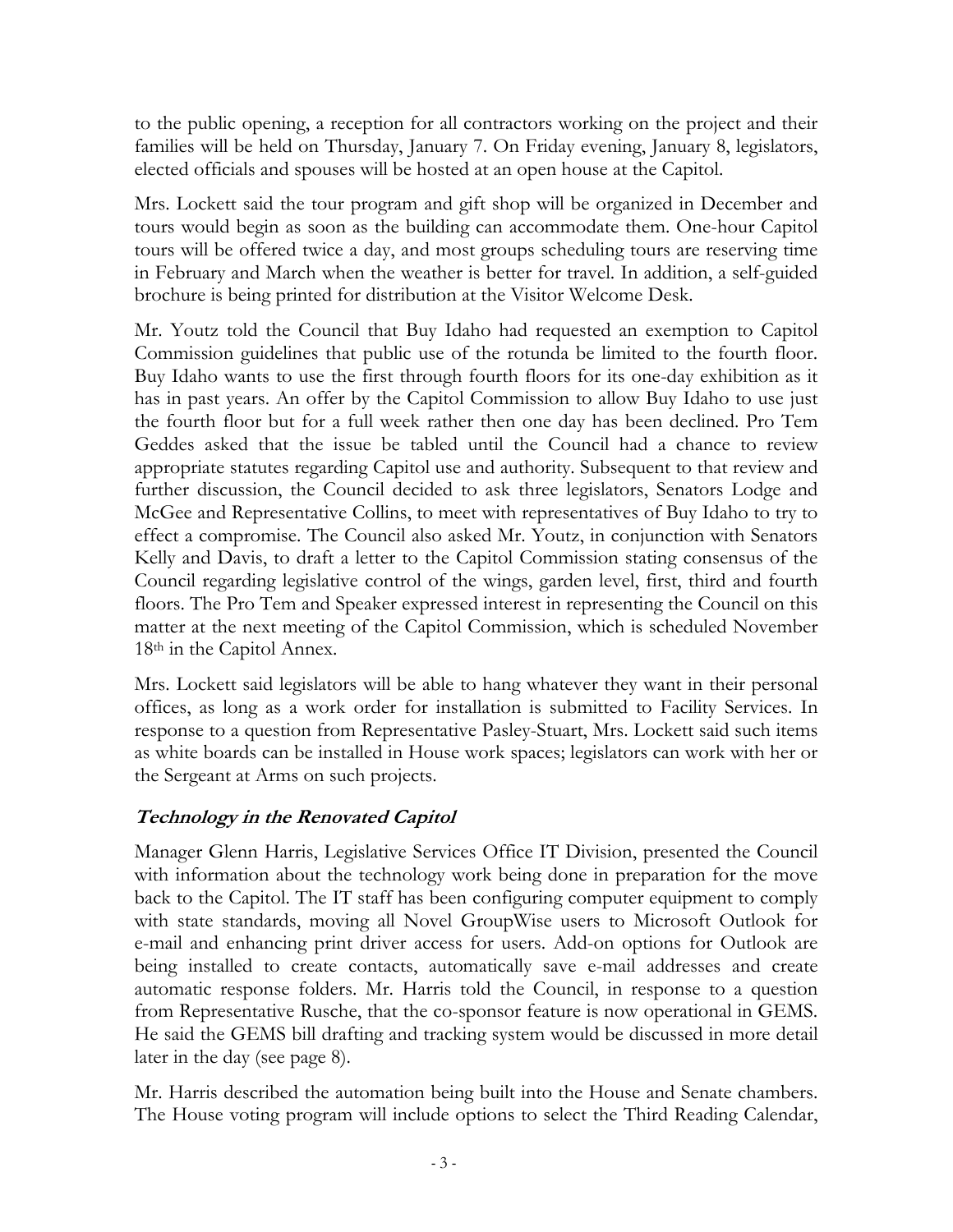bill web pages and legislators' personalized notes. The Senate calendars will be displayed on laptop screens. Among other enhancements, the phone system has been upgraded to include visual voice mail messages, allowing users to select from a list of messages those with priority. Additional phones have been installed in conference rooms.

Adam Martineau, IT Network Specialist, presented information about space in the Capitol fitted with monitors to allow increased public viewing of chamber proceedings, improved wireless capability to enhance public wireless access to the Internet, and cell phone connectivity available throughout the building. He described improved printing options and said printers were more widely distributed in legislative areas. Drop-down projectors have been installed in all committee rooms and connected to dedicated laptops for presentations. Members of the Joint Finance-Appropriations Committee also will be able to see agency presentations on their laptop screens. Video conferencing equipment has been installed in one room on the Senate side and one room on the House side to give legislators more options. Committee rooms have all been wired for audio streaming. Returning to this subject at the conclusion of the meeting, Pro Tem Geddes said each committee chairman could decide whether the audio of their meetings should be streamed live via the IPTV system. He said particular topics may generate increased public interest and chairmen could decide when and if audio of their meetings will be streamed.

#### **Capitol Services Committee Proposal**

For the past several years, Senator Stegner and Representative Bedke have served as co-chairs of the Advisory Committee to Provide Legislative Space Allocation & Design Recommendations to the Capitol Commission (Space Allocation and Design Committee). They addressed the Council about the future of coordinating Capitol functions. Robyn Lockett, formerly the Relocation Specialist, has been named to a new position in the Legislative Services Office, Capitol Services Coordinator. In this position, Mrs. Lockett is responsible for functions in the Garden Level, including Capitol tours, the Visitor Welcome Desk, the Capitol Gift Shop, the newly combined bill room/copy center, the information phone operation and the Legislative Dining Room.

Senator Stegner and Representative Bedke asked the Council to consider formation of a new Capitol Services Committee to continue the work of the Space Allocation and Design committee, providing coordination between the Legislature, Public Works, the Capitol Commission and the Governor's Office during the transition back into the restored and expanded Capitol Building, and to address continuing short-term and long-term facility issues that impact the Legislature. The Capitol Services Committee would serve as a sounding board for Mrs. Lockett in her capacity as Capitol Services Coordinator and consider the "nuts and bolts" of the operations, serving in an advisory capacity and representing the Legislature.

The proposal for the ongoing joint advisory committee included membership of eight members chaired by the Senate and House Assistant Majority Leaders. Members would consist of the Speaker and Pro Tem (or their designees), the Minority Leaders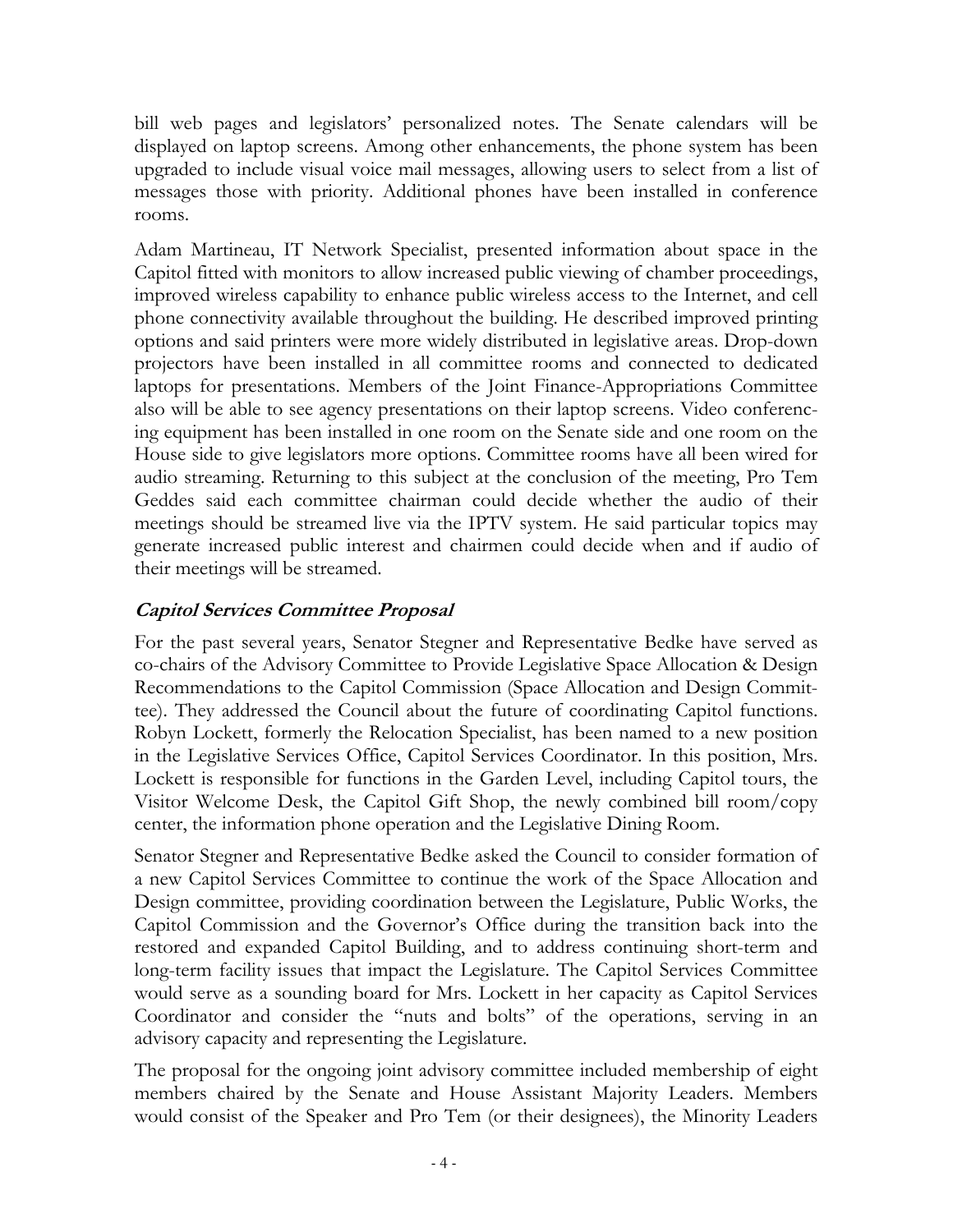of the House and Senate (or their designees), one additional member from the House appointed by the Speaker and one additional member from the Senate appointed by the Pro Tem.

In response to concern raised by Representative Rusche regarding the suggested makeup of the committee, the Pro Tem noted that Capitol space was allocated not by the Space Allocation and Design Committee, but by the minority and majority offices. Representative Bedke added that members of the committee would be answerable to their own bodies, caucuses and leadership.

Senator Davis wanted to know why such a committee was needed and said Legislative Council can make any necessary decisions. Senator Stegner noted that a Capitol Services Committee would not have policy-setting authority, nor exert its will over the House or Senate, but such a committee is necessary as a sounding board when facility issues come up during the course of the year. The Legislative Council only meets twice a year. Representative Bedke said the committee would serve as a "clearinghouse for minutia" and could report back to Council.

Senator Davis made a motion to approve an ongoing advisory committee concerning Capitol Services, with the membership to be decided by the Legislative Council. Senator McGee seconded the motion.

Senator Kelly, saying she was uncomfortable voting for a motion that did not include the details, made a substitute motion to adopt the advisory committee as defined in the proposal presented by Senator Stegner and Representative Bedke. Representative Pasley-Stuart seconded the motion.

Senator Davis said he was opposed to several of the bulleted items included in the advisory committee proposal, which detailed the responsibilities of the advisory committee. Senator Kelly, as maker of the substitute motion, offered to withdraw the motion pending further discussion.

Speaker Denney made an amended substitute motion to accept the proposal for the Capitol Advisory Committee as follows:

This proposal would create an ongoing joint advisory committee of the Senate and House to address Capitol Building facility issues for the Legislature. The proposed committee would continue the work of the existing Space Allocation and Design committee, providing coordination between the Legislature, Public Works, the Capitol Commission and Governor's Office during the transition back into the restored and expanded Capitol Building, and address continuing short and long-term facility issues that impact the Legislature.

The committee would consist of eight members and be chaired by the Senate and House Assistant Majority Leaders. Additional members would consist of the Speaker and Pro Tem (or their designees) the Minority Leaders of the House and Senate (or their designees) and one additional member from the House appointed by the Speaker, and one additional member from the Senate appointed by the Pro Tem.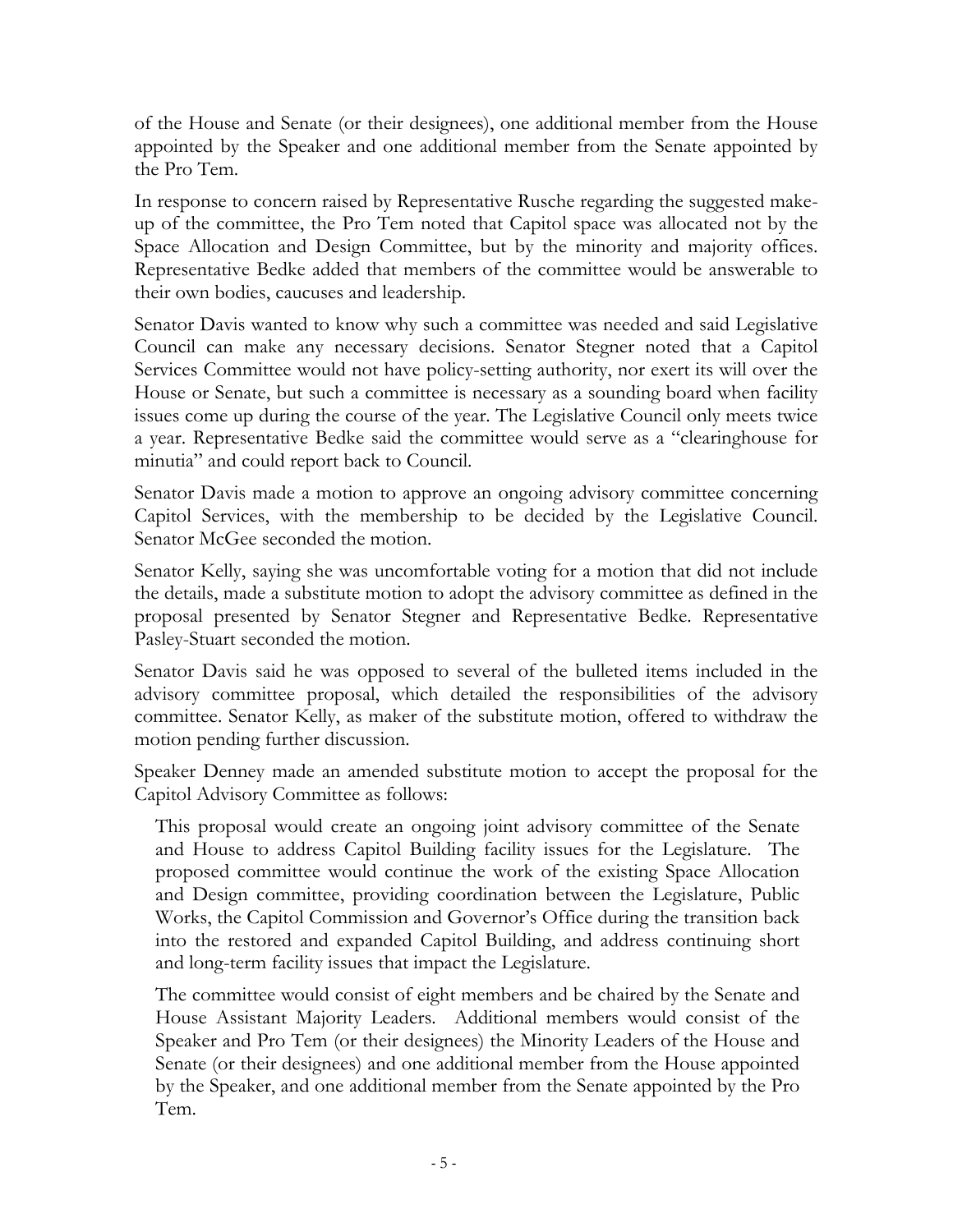Representative Collins seconded the motion. The amended substitute motion passed unanimously.

General Manager, Peter Morrill, Idaho Public Television (IPTV), presented to the Council a copy of an award IPTV received from the Corporation for Public Broadcasting. IPTV received the "My Source Community Impact Award" for Idaho Legislature Live, which provides gavel-to-gavel legislative coverage on-air, online and in-person. A collaborative project between the Legislative Services Office, the Idaho Department of Administration and IPTV, Idaho Legislature Live is made possible by the Idaho State Broadcasters Association, with additional support from Union Pacific Railroad Foundation and the Idaho Public Television Endowment.

During the 2009 legislative session, "Idaho Legislature Live" connected more than 76,000 online Web users to gavel-to-gavel coverage of the Idaho Senate, House of Representatives and Joint Finance-Appropriations Committee. In addition, all proceedings of the Idaho Senate and House were broadcast on IPTV's statewide digital television Learn and World channels.

Pro Tem Geddes thanked Mr. Morrill for sharing the award and suggested mention of the award be included in a public service announcement about Idaho Legislature Live that would acknowledge the public funding involved.

# **LSO Director's Report**

Mr. Youtz outlined the draft FY 2010 Strategic Plan. Following a brief discussion to clarify and correct some language in the draft, the Council voted to accept the 2010 Strategic Plan on a motion by Senator Davis and a second by Representative Rusche.

Mr. Youtz reviewed steps taken by Legislative Services to balance the FY 2010 budget. Among steps taken to meet the mandated 6 percent holdback, he has eliminated five full-time positions and four part-time positions, frozen out-of-state travel and reduced in-state travel, asked LSO employees to take five furlough days and reduced publication production by two-thirds. In all, the LSO budget has been reduced by \$590,000 for fiscal year 2010 from the FY 2009 appropriation.

Pro Tem Geddes commended Legislative Services for doing an excellent job of working within the budget reductions.

Mr. Youtz then presented the FY 2011 budget request for the Legislative Services Office, Legislative Technology, and Redistricting. He said the request included no new staff positions or programs and characterized the request as a flat, maintenance-level budget for all but the redistricting portion. The proposed budget for redistricting includes personnel costs for technical and support staff for each party, operating expenses, software, and capital outlay for workstations, printers and monitors. On a motion by Representative Collins and a second by Senator LaFavour, the Council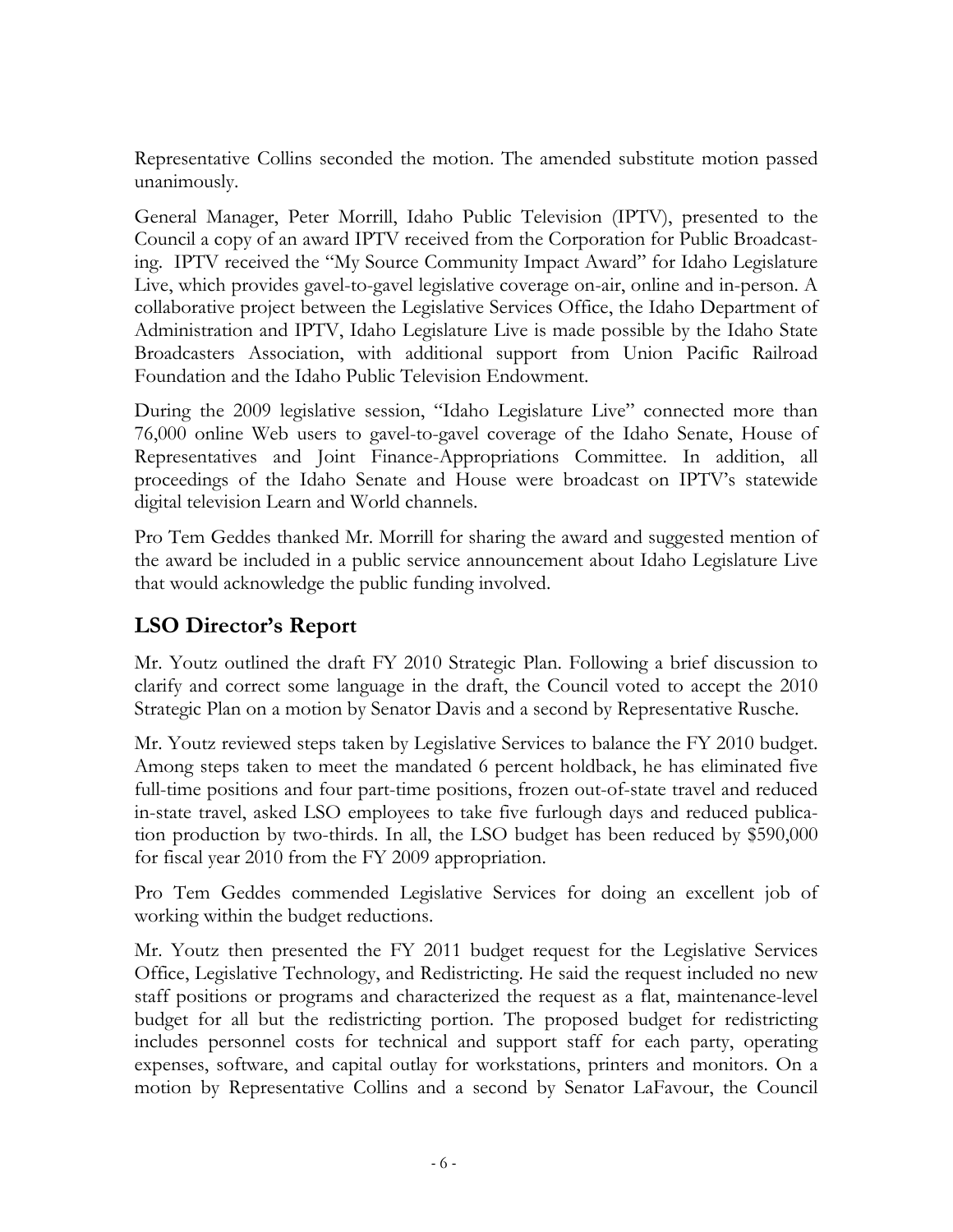approved LSO's FY 2011 budget request for presentation to the Joint Finance-Appropriations Committee during the 2010 session.

Due to time constraints, rather than hearing staff presentations, Mr. Youtz referred Council members to their meeting notebooks for summary reports of interim committee and task force activities.

# **Legislative Audits Update**

Manager Don Berg, Legislative Audits Division of the Legislative Services Office, presented information about his division's accomplishments and challenges. Among the accomplishments: completing the statewide financial audit (CAFR), Federal Compliance Single Audit, statewide Internal Control Report, management reports on internal controls for 25 state agencies/entities, successfully passing a peer review, and providing 40 hours of continuing education to audit staff as required by federal audit standards. Challenges faced by the division include the reduction in staff and furlough time that reduced available staff hours by 10 percent, new government accounting and auditing standards, the ARRA "Stimulus" effect of expanding workload with new audit requirements, and a change in the due date for the Federal Single Audit being shortened by three months.

In response to a question from Representative Rusche, Mr. Berg said federal regulations allow up to  $\frac{1}{2}$  percent of the grant received by an agency to be spent funding audits to keep the agency in compliance with federal regulations. He is now working with fiscal staff in state agencies to bill them in advance of audit work his staff will have to do to account for the stimulus funds.

In conclusion, Mr. Berg called the situation the Legislative Audits Division finds itself in "a perfect storm." More work has to been done with fewer auditors in less time.

## **2010 Legislative Session Plans**

Speaker Denney said how glad he is to be having the Governor's State of the State Address and Budget Message back in the Capitol this session. He said his plans for the House include holding tight to deadlines during the session because the length of the session determines its expense.

Pro Tem Geddes said it would be helpful for legislators to begin reviewing administrative rules as early as possible to get the session off to a quick start. Proposed rules and staff analysis, he noted, are posted online and linked from the Legislature's home page. He concluded by saying it would be important for the Legislature to finish its work in a timely manner and gavel adjournment. "Legislators need to be cognizant of budget issues facing Idaho citizens." Mr. Youtz said it would be very helpful if legislation requests to the Research and Legislation Division could be expedited so they were received as much in advance of the 36<sup>th</sup> day deadline as possible.

Regarding administrative rules, Speaker Denney noted that his office receives the "Administrative Bulletin" each month from the Office of Administrative Rules. He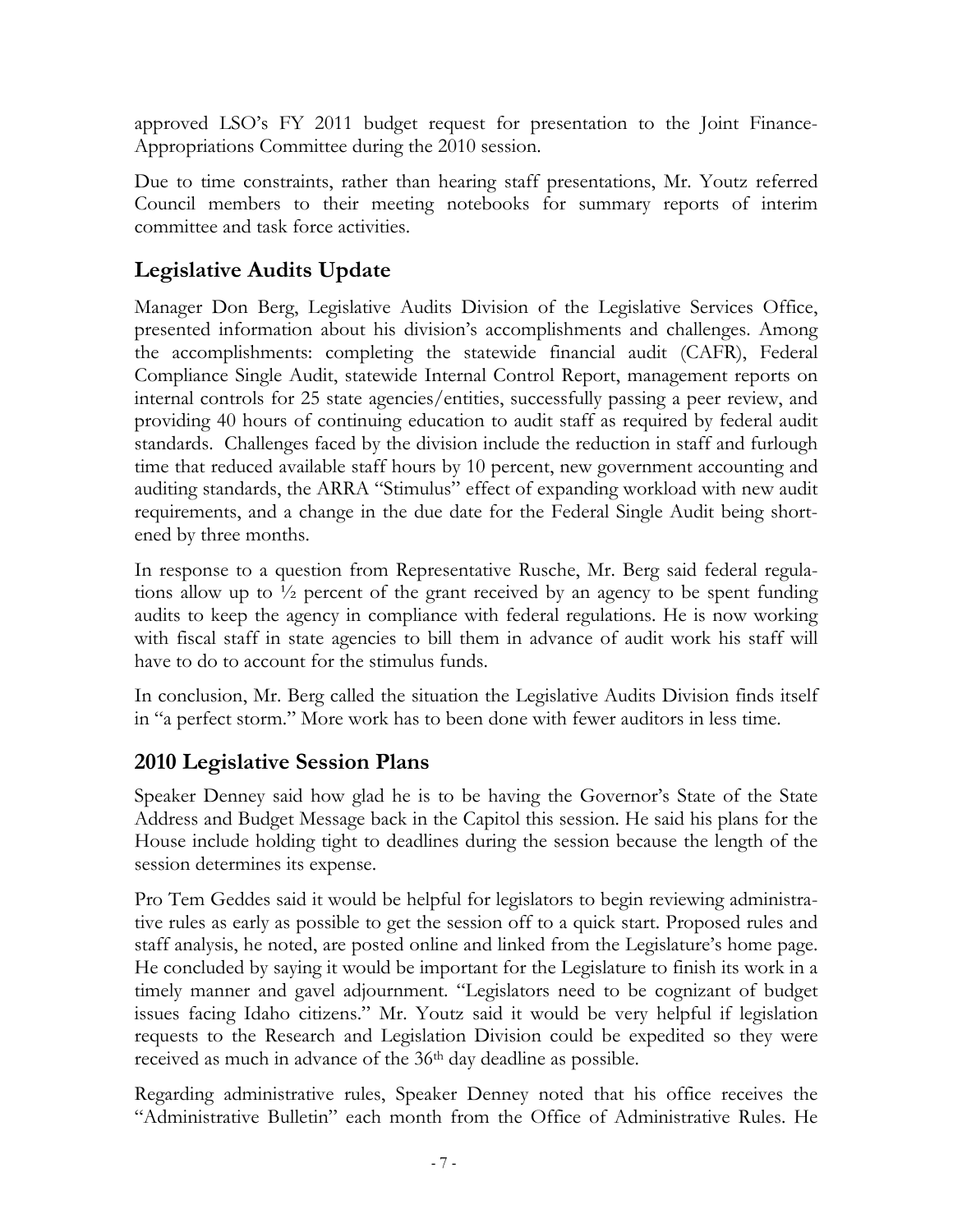wondered, since all the rules are online, if the office could save money by limiting its print run of the books. Senator Kelly said there was a statutory requirement that required distribution of a certain number of Administrative Bulletins, and Mr. Youtz said he would investigate the statutory guidelines to see if cost savings might be effected.

## **CSG-WEST 2010 Annual Meeting in Sun Valley**

Mr. Youtz briefed the Council on plans to host the 2010 Annual Meeting of CSG-*WEST* in Sun Valley in September. He called it a wonderful opportunity to showcase Idaho, with 400 to 500 people expected to attend. Hosting the meeting will be a big undertaking, and he estimates about a third of the Legislative Services Office staff will be involved in preparations next summer. Holding down the number of interim committees next summer would be very helpful.

Representative Rich Wills, the Chairman of CSG-*WEST*, is the chairman of the Host State Committee. Members of the committee include Senators Clint Stennett, Chuck Winder, Jim Hammond and Melinda Smyser and Representatives Wendy Jaquet and Steve Hartgen. Roy Eiguren is an ad hoc member assisting with fund raising. The Host State Committee has held one meeting and subcommittees are being formed to help with organizing the event. Teleconferencing was suggested as a way of limiting meeting expenses. Pro Tem Geddes said he thought Sun Valley was a great venue with centralized meeting locations that would allow participants a real opportunity to meet and learn from one another. In response to a question from Senator Lodge, Mr. Youtz confirmed that Representative Wills was planning a dinner theatre production at the meeting.

# **Technology and Communications Update**

Mr. Youtz said the Information Technology Resource Management Council (ITRMC) has honored the Legislative Services Office with two achievement awards for 2009. Norma Clark was selected by a group of Idaho industry executives as IT Manager of the Year, and the Government Electronic Management System (GEMS) created by Mrs. Clark and her staff won top honors in the Digital Government applications category.

Nearly seven years in development, GEMS was successfully implemented in the fall of 2008 and used exclusively by the Legislature during the 2009 legislative session. The GEMS team has spent the interim fine-tuning and enhancing the system. At the request of Senate and House staff, as well as staff of the Legislative Services Office, several new features have been developed in GEMS and implemented for use during the 2010 session.

Bonnie Alexander, Chief Clerk of the House, and Jeannine Wood, Secretary of the Senate, addressed the Council about GEMS. Ms. Alexander called the system a resounding success during its inaugural session. Because the system ended much of the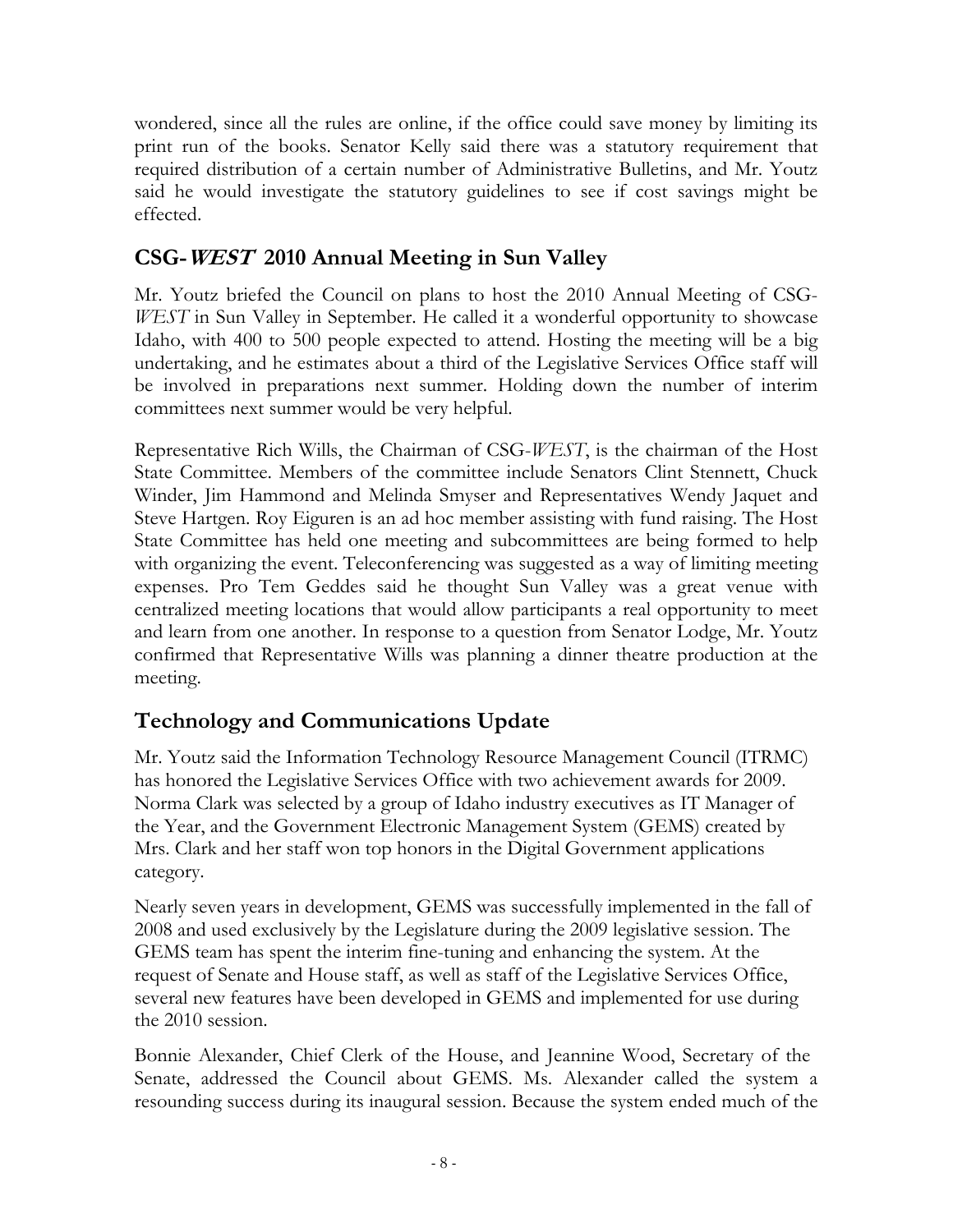duplication necessary to conducting the business of the House in previous years, she was able to eliminate one staff position. She said the GEMS team was able to provide quick solutions whenever a problem arose and to provide improvements and enhancements to the system in a timely manner to make the system work more efficiently. Mrs. Wood noted that using the system did require a learning curve and she had encountered a few bugs, but the GEMS team had been able to make changes quickly. She too was able to cut one staff position as a result of implementing GEMS. She had encountered an indexing problem, but was working with the GEMS staff to improve the way the system handles indexing, as well as gubernatorial appointments.

In response to a question from Representative Rusche, Glenn Harris assured the Council that a co-sponsor option had been programmed into GEMS. He said the GEMS team had been working on dozens of improvements during the interim, including the manner in which Research and Legislation staff import and export bills, spell checking, tracking and improved search features.

Sheila Ison, Communications Manager in the Legislative Services Office, presented information about the Legislature's website and showed the Council a test site with suggested improvements to be implemented for the 2010 session. Changes were made to the site as a result of suggestions made by the LSO Web Group and House and Senate staff. The graphics in the banner of the site have been changed to include a photo of the renovated Capitol. Topics in the dropdown and rollover menus have been reorganized to make them easier to locate. A new section has been added within the House and Senate members' pages to make it easier for users to find e-mail links, and a link has been added to additional information about each legislator. A new search engine has been purchased and is being indexed and modified to work with the new server at the Department of Administration, which hosts the site for the Legislature. A search box has been added at the top right of the home page that will have search capability throughout the entire site. A legislation-specific search capability will be located within the legislation section of the site.

In response to a question from Senator Davis, Ms. Ison said the new search engine would make searching legislation from multiple years more efficient. On the legislation page, there will be a search box that can be checked for searching just the current year's legislation or checked to search multiple years' legislation. Because printed copies of bills will no longer be printed en masse as in previous years, Pro Tem Geddes said it would be helpful to be able to search for just the most recently introduced legislation. Ms. Ison said an option to search legislation by date could be built into the legislation section of the site.

## **FY 2010 and FY 2011 State Budget Update**

Manager Cathy Holland-Smith, Budget and Policy Analysis Division of the Legislative Services Office, presented information about the status of the state budget and the challenges the Legislature will face in balancing the FY 2011 budget. The FY 2010 revised forecast shows an estimated shortfall, after holdbacks, of \$52,023,400. Without the holdbacks, the estimated shortfall would be \$150,999,500. Mrs. Holland